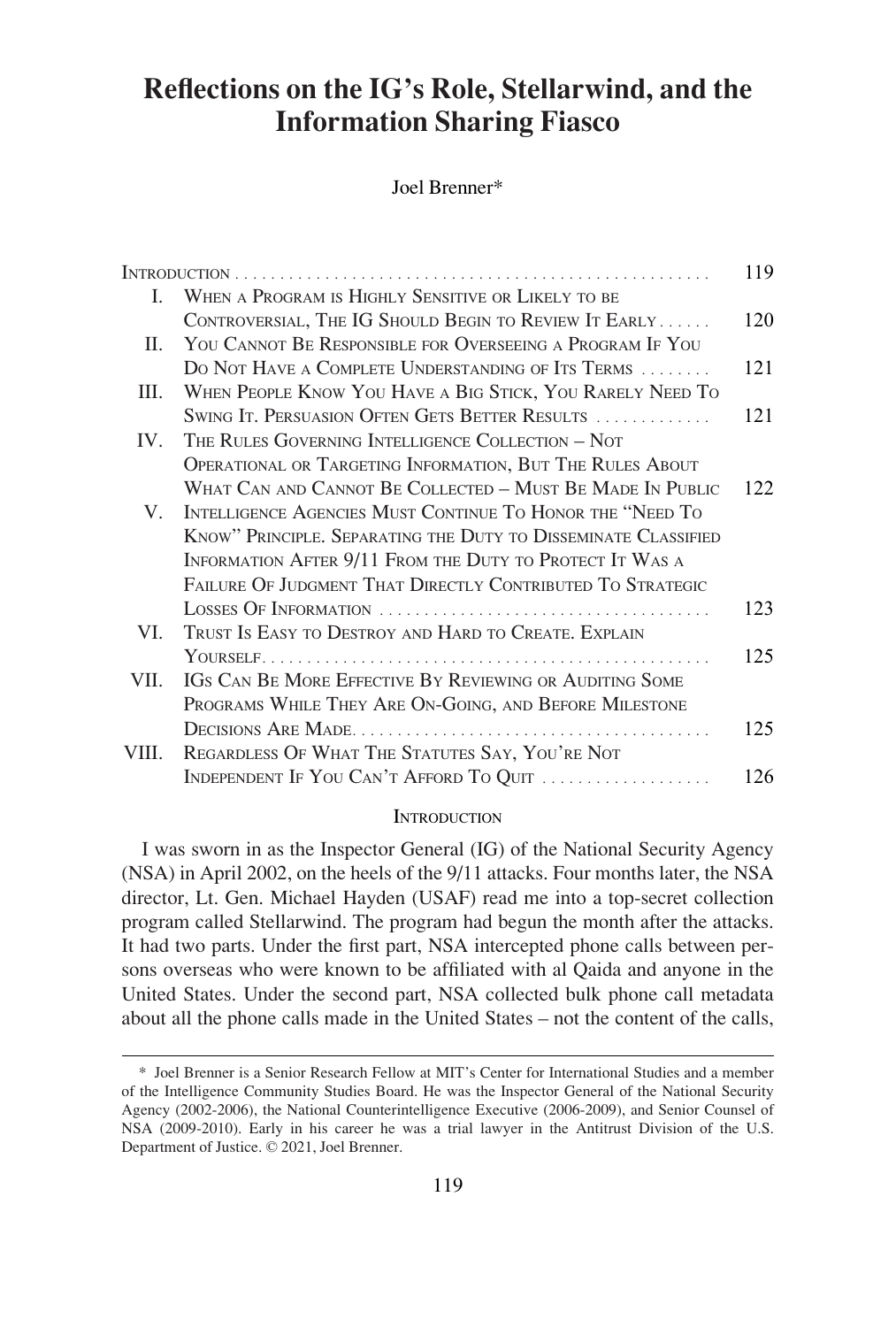<span id="page-1-0"></span>but information about each call such as to/from and duration information. The purpose was to discover domestic terrorist networks that might exist. On the face of it, Stellarwind was a violation of the Foreign Intelligence Surveillance Act  $(FISA).<sup>1</sup>$  I thought avoiding FISA was a strategic blunder that would destroy the high degree of national unity that had developed, which it did, and I said so at the time;<sup>2</sup> but I was not calling the shots, neither was General Hayden.

The White House's rationale was that FISA applications for interceptions took too long and would cause critical delay. FISA also had no provision permitting the collection of domestic metadata. I believed the president had the power to implement the program temporarily – indeed, he would have been derelict not to do it – but like President Lincoln after suspending habeas corpus, he was obliged, I thought, to ask Congress to ratify his actions by amending  $FISA$ <sup>3</sup>. In early 2002, a Congress that had just approved the PATRIOT Act without reading it would have amended FISA to accommodate the metadata program too.<sup>4</sup> But neither Vice President Cheney (whose office ran Stellarwind) nor President Bush had any intention of asking Congress to amend FISA. Their goal was executive power. I believed the program would be unconstitutional at some point – but when? In the meantime, my duty was to oversee it.

#### I. WHEN A PROGRAM IS HIGHLY SENSITIVE OR LIKELY TO BE CONTROVERSIAL, THE IG SHOULD BEGIN TO REVIEW IT EARLY

My deputy, Brian McAndrew, and I decided to scrutinize Stellarwind *continually*, beginning with program reviews. Our small team (only three of us at first) demanded to see written rules and procedures that we doubted were in place, because demanding them was the best way to get them in place. Then we scrubbed them with a wire brush to tighten them up. Ultimately, we would audit the program; but it was too soon to audit something that had been up and running only a few months. Also, you can't audit systems that don't retain data, and you

<sup>1. 50</sup> U.S.C. §§ 1801 et seq. For the act as it then existed, see Pub. L. 95–511, title I, § 101, 92 Stat. 1783 (1978); Pub. L. 106–120, title VI, § 601, 113 Stat. 1619 (Dec. 3, 1999); Pub. L. 107–56, title X, § 1003, 115 Stat. 392 (2001); Pub. L. 107–108, title III, § 314(a)(1), (c)(2), 115 Stat. 1402, 1403, (2001). For FISA's history and purpose, see Joel Brenner, *A Review of 'The Future of Foreign Intelligence: Privacy and Surveillance in a Digital Age' by Laura K. Donohue*, 9 J. NAT'L SECURITY L. & POL'Y 631, 642-647 (2017) (book review).

<sup>2.</sup> MICHAEL V. HAYDEN, PLAYING TO THE EDGE: AMERICAN INTELLIGENCE IN THE AGE OF TERROR 77, 86-87 (2016).

<sup>3.</sup> My own analysis depended on the President's powers under Article II of the Constitution. U.S. CONST. art. II. The Justice Department's Office of Legal Counsel, under Jack Goldsmith, later emphasized that Congress had authorized Stellarwind when it passed the Authorization for the Use of Military Force in Iraq of 2002, Pub. L. 107-243, 116 Stat. 1498 (2002).

<sup>4.</sup> According to U.S. District Judge Royce Lamberth, then the Chief Judge of the FISA Court, "'We could have gone to Congress, hat in hand, the judicial branch and the executive branch together, and gotten any statutory change we wanted in those days, I felt like,' he said. 'And I felt like there was a way the statute could have been tweaked in a way that they could have lived with. But they wanted to demonstrate that the president's power was supreme, and the judiciary was just a tagalong when necessary, but not appreciated.'" BARTON GELLMAN, ANGLER: THE CHENEY VICE PRESIDENCY 302 (2008).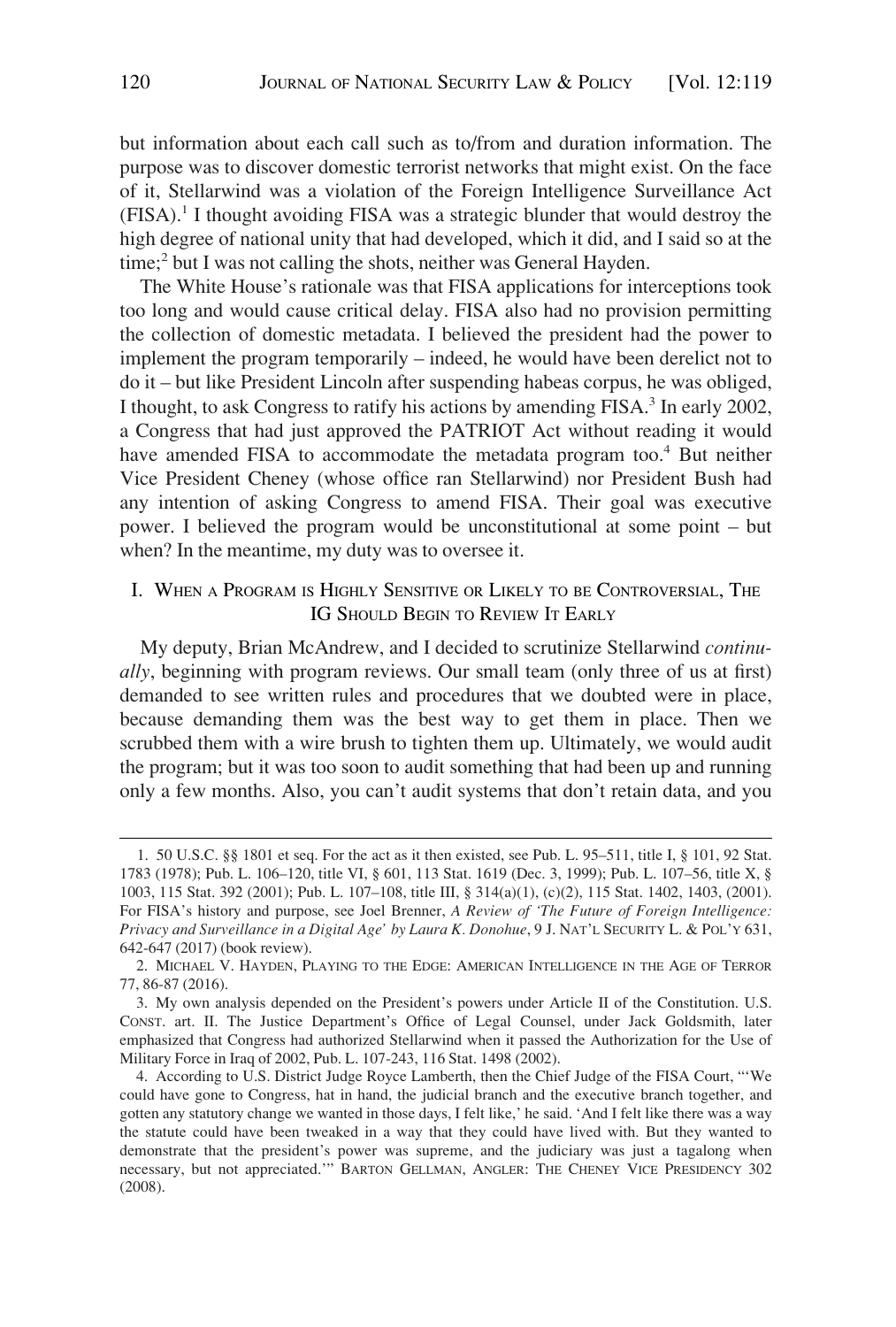<span id="page-2-0"></span>can't audit data without a sampling plan, which would take time to develop. If we followed the orthodox IG model and waited until the supposedly temporary program had been running several years or ended entirely, we could open a formal audit, demand to see whatever we wanted, criticize the Agency's data retention practices, and accuse people of violating the terms of a presidential order *they were not even allowed to read*. That's how IGs often do things. It keeps them removed from decisions they must later review, and that's an important principle. In this case, however, if we waited, the program might not be auditable at all. You can't make people give you data they don't keep. So McAndrew and I decided we would conduct program reviews from the start. That would mean walking a tightrope, conferring with management but not making management decisions – and persuading people that seeing things our way made sense.

#### II. YOU CANNOT BE RESPONSIBLE FOR OVERSEEING A PROGRAM IF YOU DO NOT HAVE A COMPLETE UNDERSTANDING OF ITS TERMS

When General Hayden read me into Stellarwind, he showed me the President's authorizations and said I could review them in my office but could not copy them. Some days later, after sober reflection, I copied them anyway. Every subsequent order I also copied. We kept them in a safe in the Office of the Inspector General (OIG), and only three people saw them: my deputy, my head of intel oversight, and me. I disobeyed General Hayden reluctantly. He and I enjoyed an unusually high degree of trust between an agency head and an IG, but the implicit message when he read me into the program was that I would review it, and I was not going to be responsible for overseeing a massive SIGINT program when I did not have a record of its terms. I suspect the general knew I would copy the Authorizations, but I never asked him and never will. Some things are best left unsaid.

### III. WHEN PEOPLE KNOW YOU HAVE A BIG STICK, YOU RARELY NEED TO SWING IT. PERSUASION OFTEN GETS BETTER RESULTS

NSA program managers laboring in the bowels of the Fort were not accustomed to the level of intrusion we were pushing. We wanted more and better data and we wanted it fast. We wanted rules about how long the data would be kept and who had access to it. We wanted a written record of who approved every interception and the facts on which every decision to intercept was based. And we wanted everybody in the program to understand that *nobody* outside the NSA chain of command could decide that an interception was justified.

Unfortunately, we weren't getting what we wanted. The program manager was slow-rolling us. She was too smart to tell us no; she just made excuses and iced the puck. The IG carries a big stick and everyone knows it, but I wanted willing cooperation, not grudging compliance.

I called a meeting with program officials and their lawyers. Ordinarily, if anyone other than the director or his deputy meets with IG, they come to the IG; but pulling rank would not get us where we wanted to be. I called this meeting in the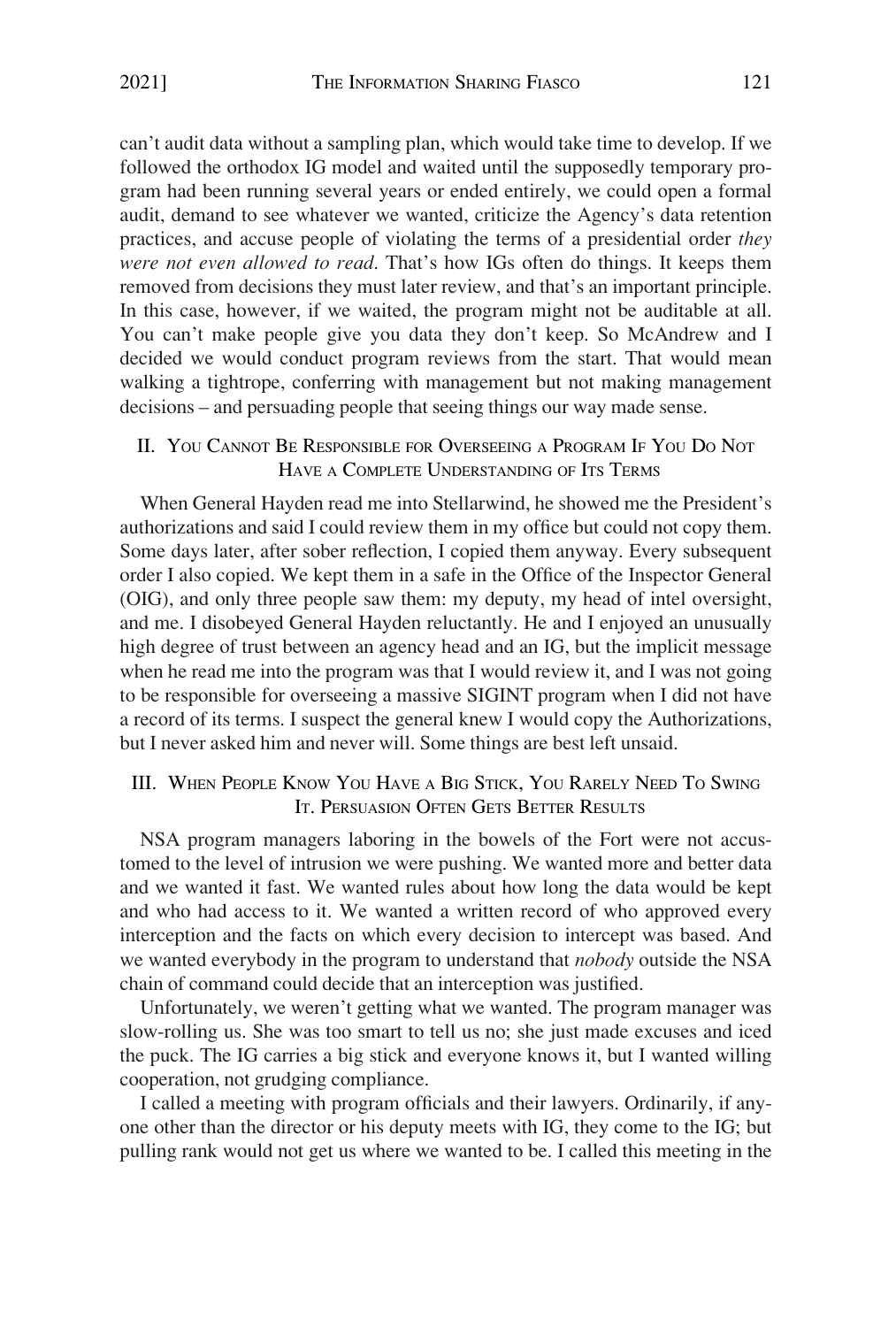<span id="page-3-0"></span>program's workspace. I didn't send subordinates. I went myself. "We need this information. Quickly," I said. "Your pace is too leisurely."

"Leisurely?" came the angry reply. Did I have any idea of the hours they were working? How long it had been since any of them had a day off? They were chasing people planting roadside bombs, killing our troops, and blowing up girls' schools. The man was broiling and red-faced, and strung out. My requests, he said, could wait.

Deep breath.

I knew how hard they were working. "I also understand something you guys in the trenches do not understand," I said. "I know what this Agency looks like from downtown, and you don't. And I know what this program is going to look like when people find out about it." I didn't know whether that would happen next week, or next year, or the year after that, but it was going to happen. And when all the laundry was hung out, it wouldn't matter how heroically they'd worked. Half the people in this country they were trying to protect were going to think we were all scoundrels. There's going to be a storm, I said, and when it breaks, I wanted the brown stuff flying between one end of Pennsylvania Avenue and the other – not between Congress and the Agency. It would be like the intelligence scandals in 1976 – or didn't they know about that? If my office couldn't account for what they were doing – if we couldn't *prove* they were following the president's Authorizations to the letter, we'd all be up on the Hill in front of the TV cameras, under oath, looking like public enemies. Which may happen anyway. "Which of you will want to testify?"

I waited. No hands went up.

"And that," I said, barely above a whisper, "is why you're going to find the time to give us the information we want, faster than you want to do it."

The room went dead quiet, the anger bled out. This was a turning point. From that day, a remarkable level of trust began to develop between the IG's office and the program officials.

IV. THE RULES GOVERNING INTELLIGENCE COLLECTION – NOT OPERATIONAL OR TARGETING INFORMATION, BUT THE RULES ABOUT WHAT CAN AND CANNOT BE COLLECTED – MUST BE MADE IN PUBLIC

The White House did not want a public debate in Congress over surveillance. They feared alerting our enemies to our collection rules. That concern was not foolish. Osama bin Laden had abandoned all telephonic communications following a leak. But a massive program like Stellarwind could not long remain secret, and it didn't. The revelations beginning in December 2005 resulted in a predictable political fire storm and dramatically more publicity than any Congressional debate would have done in early or mid-2002. When FISA was changed in 2008 to permit what Bush had unilaterally done starting in 2001, a vigorous public debate did follow, but even then "the inner workings of the program were *not* exposed."5

<sup>5.</sup> HAYDEN, *supra* note 2, at 87 (emphasis in the original).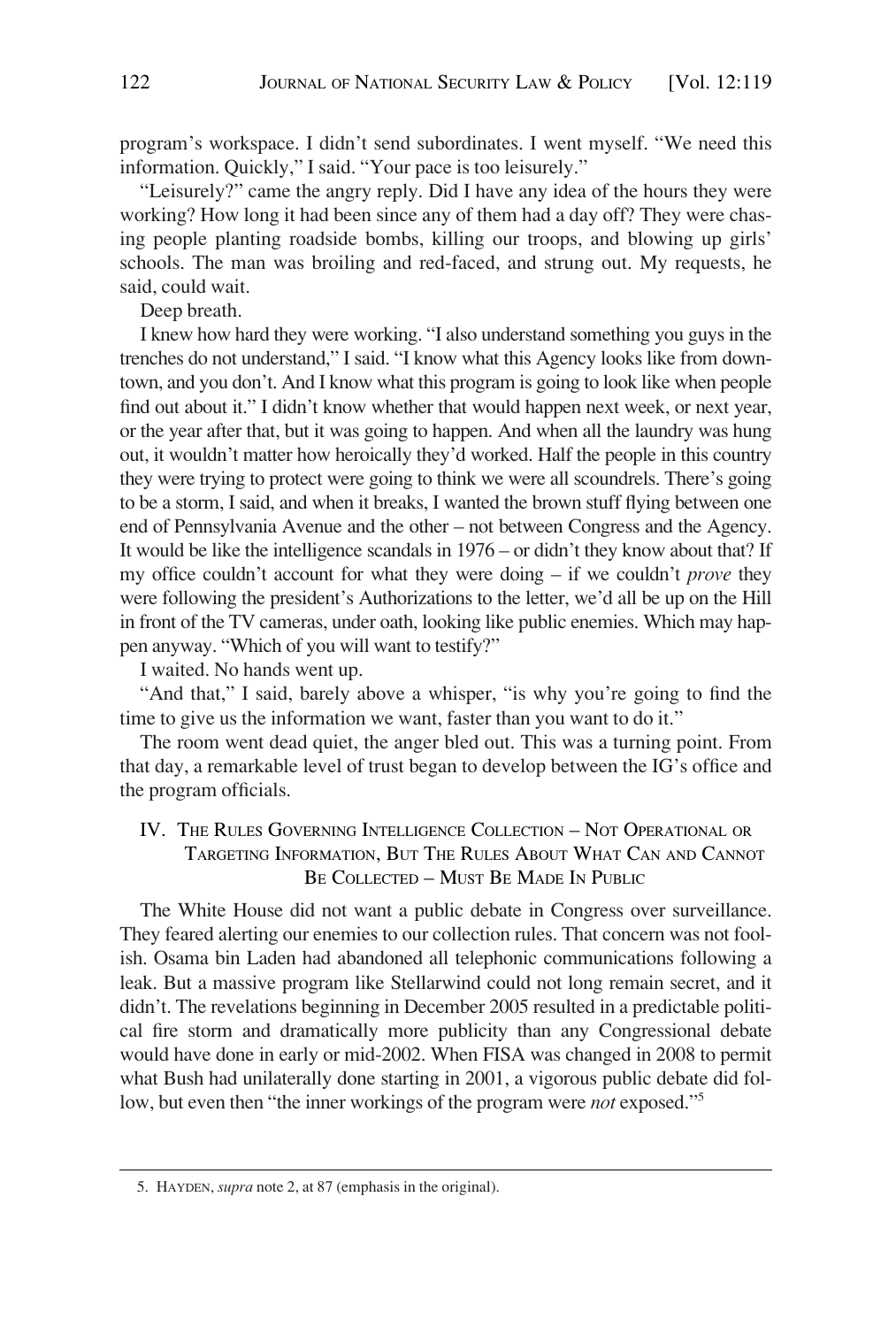<span id="page-4-0"></span>Stellarwind was run from the Office of the Vice President, which took secrecy to perverse extremes. The Justice Department's Office of Legal Counsel (OLC) produced a legal opinion endorsing the program's legality – but nobody could see it. It was written by a subordinate OLC official known to favor virtually unlimited executive power.<sup>6</sup> Even the then-head of OLC was not permitted to see it. Nor was the director of NSA or NSA's general counsel, or the Pentagon's general counsel; nor was I as NSA's IG. The result was that everyone qualified to review OLC's opinion for factual accuracy, for its assumptions about how collection mechanisms actually worked, or for its legal analysis was prohibited from seeing it. So far as I know, this had never happened before, and the effort led the administration into a dark corner. This wasn't merely the executive's attack on a particular legal doctrine; it was an attack on the culture of law itself, and it was coming straight out of the White House.

In the common law tradition, reasoning takes place in the open based on a transparent evaluation of legal authorities. Common law courts don't hand down *diktats*. Even in the case of a classified program, OLC may issue a classified opinion, and anyone with the proper classification can see it; or a court may issue an opinion with a classified annex, but the reasoning is publicly set forth. Intelligence sources and methods are opaque and meant to be so, but our laws are public and transparent. When you decided that *the law itself constituted an intelligence method* and could not be disclosed without tipping off the enemy – this was the administration's view on Stellarwind – it followed that you had to make law in secret. And if the real law could therefore not appear on the statute books, then real law would be made off the books, on a moonless night. You had to keep it unknown and unreviewable, preferably forever. And with what result? Little or no tactical advantage was gained from Stellarwind that could not have been gained using FISA as ultimately amended. It was a strategic blunder that helped destroy the public's trust in government. It divided the country. That was about all it did.

## V. INTELLIGENCE AGENCIES MUST CONTINUE TO HONOR THE "NEED TO KNOW" PRINCIPLE. SEPARATING THE DUTY TO DISSEMINATE CLASSIFIED INFORMATION AFTER 9/11 FROM THE DUTY TO PROTECT IT WAS A FAILURE OF JUDGMENT THAT DIRECTLY CONTRIBUTED TO STRATEGIC LOSSES OF INFORMATION

The IC used to work on Ben Franklin's principle that three people can keep a secret if two of them are dead. Given institutional rivalries, however, that salutary precept had led to disaster on 9/11, as the government's left hand had no idea what the right hand was doing. And so "need to know" became a dirty word even as we were putting supposedly secret information into systems to which thousands of people had access. The need-to-know principle had indeed been grossly abused before 9/11, and sometimes it still is, but it is not possible to run an

<sup>6.</sup> Charlie Savage, George W. Bush Made Retroactive N.S.A. 'Fix' After Hospital Room Showdown, N.Y. TIMES (Sept. 20, 2015), [https://perma.cc/V86D-LZ7R.](https://perma.cc/V86D-LZ7R)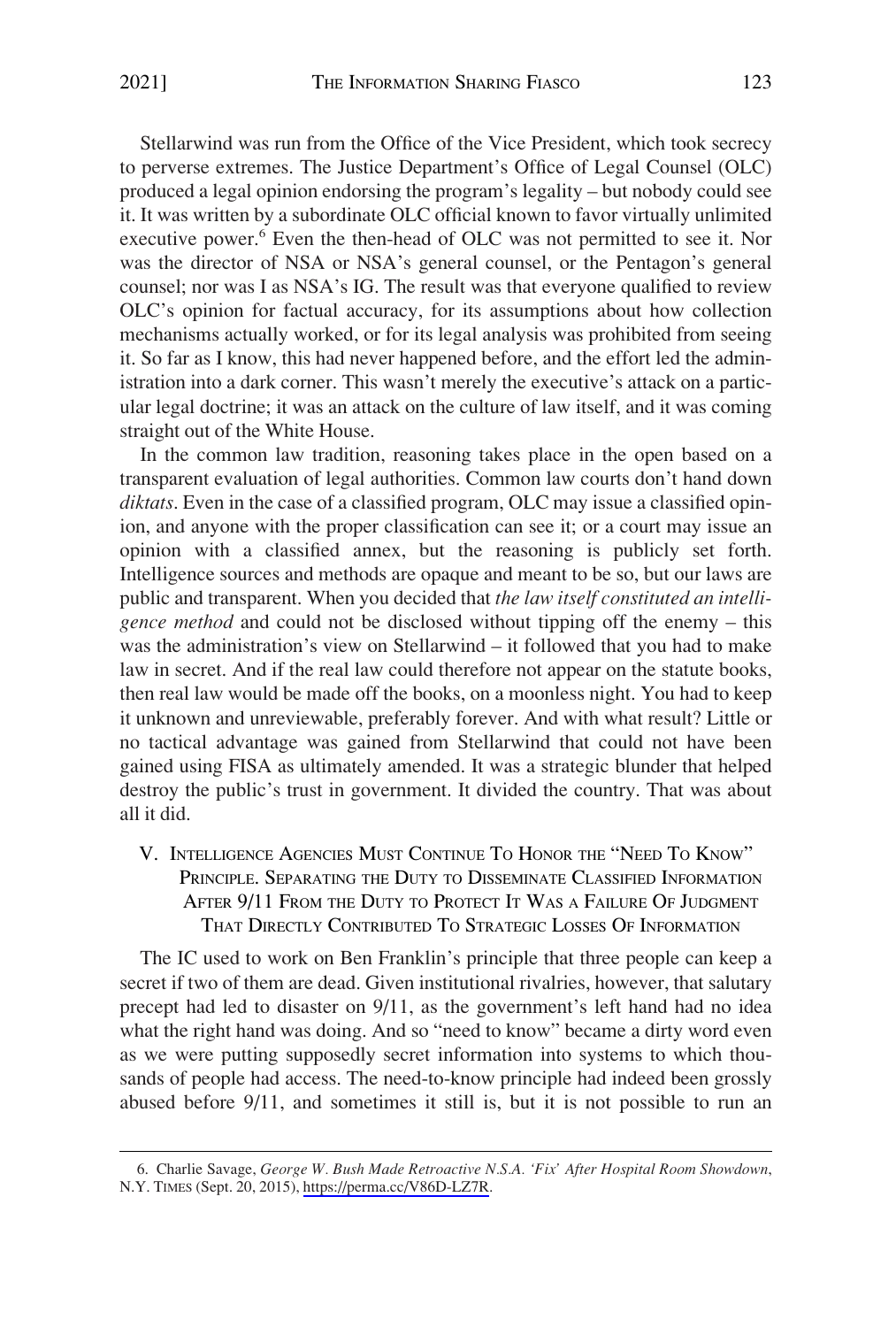intelligence agency without it. After 9/11, however, the federal government consciously separated the duty to "share" – I prefer to say disseminate – classified information from the duty to protect it. We did this doctrinally through executive orders,7 and we did it organizationally through a statutory office within the Office of the Director of National Intelligence (ODNI)<sup>8</sup> whose entire purpose was to further the "information sharing environment" – with no serious attention, let alone responsibility, for protecting secrets. High officials waxed eloquent about sharing as if they thought intel agencies operated in Mr. Rodgers' Neighborhood.

Information hoarding was indeed a serious problem. The Congress, the President, and the Director of National Intelligence (DNI) were trying to change institutional culture. That's hard. They knew that if you want to do that, your messaging must be relentlessly focused. But therein lay the dilemma: *You cannot make good policy if you cannot keep more than one important idea in your head at the same time.* We weren't doing that. Doctrinally and organizationally, we had separated the duty to share information from the duty to protect it. This was a mandated and predictable disaster in the making.

In early 2010, a U.S. Army private now known as Chelsea Manning worked as a low-level analyst in Iraq and spilled a trove of classified information to WikiLeaks. Some of it dealt with the ugly result of an airstrike on journalists, but much of the leaked information had nothing to do with Manning's responsibilities – diplomatic cables about Iceland's economy, for instance, and a diplomatic read-out of a meeting with the kind of Saudi Arabia. Why did Manning have access to that traffic? It was a prime instance of an agency dumping classified information into systems where it didn't belong. Even then, however, it took nearly two more years before the White House sharing rhetoric began to change,<sup>9</sup> and it was too little, too late.

A far more consequential shock was delivered in May 2013 by Edward Snowden, from Hong Kong, where he had fled on his way to Russia after engineering the largest compromise of top-secret information from this or any country. The scope of his leaks was vast. He identified foreign sources. He disclosed the specific overseas locations from which NSA collected information, and he identified specific foreign systems our agencies had penetrated. He disclosed specific electronic methods and tools. He ruined critical relations with companies and nations that had been helpful to our services. This was an intelligence disaster of a high order. It disrupted relations with allies. It caused an immense international loss of trust in U.S. technology and billions of dollars of lost business. And it crippled U.S. influence in international standards setting bodies. No foreign

<sup>7.</sup> *E.g.,* Exec. Order No. 13356, 69 Fed. Reg. 53599 (2004-05) *reissued as* Exec. Order No. 13388, 70 Fed. Reg. 62023 (2005).

<sup>8.</sup> Intelligence Reform and Terrorism Prevention Act of 2004, Pub. L. 108–458, § 1016, 118 Stat. 3664 (2004).

*See* Press Release, Office of the Press Sec'y, The White House, National Strategy for Information 9. Sharing and Safeguarding (Dec. 19, 2012), [https://perma.cc/34AS-F8C3.](https://perma.cc/34AS-F8C3)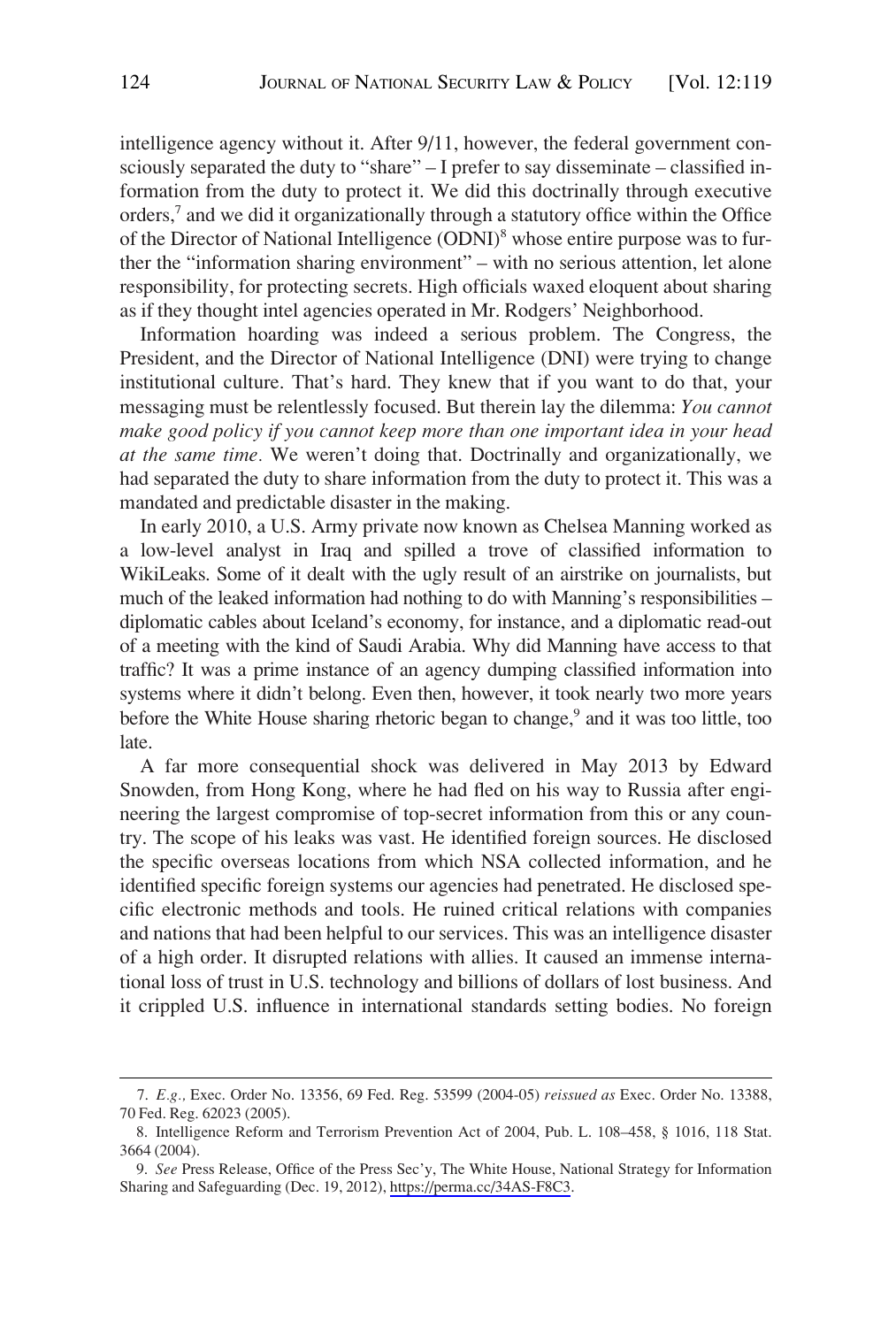<span id="page-6-0"></span>power could have managed this body blow to the United States. It had been done by an insider.

Snowden intended to harm the United States and should therefore be regarded as a spy. Indeed he was a penetration agent; that is, he sought contract work at NSA in order to leak top-secret material before he knew what he would find.<sup>10</sup> The vast majority of the information he leaked had nothing to do with the metadata collection program. Yet nearly all the public attention Snowden received in the United States focused only on his disclosure of that program. Had that been the extent of his leaks, I believe he would already be back in the United States and out of jail. In fact, that was a small part of what he disclosed. The Snowden debacle had many causes, but it is relevant here because a great deal of what he compromised was available to him only because it was found in systems created to foster sharing after 9/11 and that had weak means of safeguarding it.

#### VI. TRUST IS EASY TO DESTROY AND HARD TO CREATE. EXPLAIN YOURSELF

Americans don't like rules. They especially don't like rules whose purpose they don't understand, and they don't follow them if they can help it. People want explanations. So early in my tenure I addressed the global workforce on closed circuit TV. I told them about the post-Watergate revelations of intelligence abuses. "The entire intelligence community had lost the public's trust in the '70s, and it took us a generation to get it back," I said. "Trust is easy to destroy and hard to create. Institutions are easy to cripple and hard to create." I reminded them that we worked in an agency that was powerful and secret in a culture that deeply distrusts power and secrecy, but wants intelligence. "That paradox," I said, "can be resolved only when the public believes we're doing our jobs in conformity with the laws and Constitution of the democratic nation we represent." My office later proposed and collaborated with the agency's lawyers, historians, and video techs to create new training materials that emphasized *why* we regulate surveillance, not just what the rules are.

### VII. IGS CAN BE MORE EFFECTIVE BY REVIEWING OR AUDITING SOME PROGRAMS WHILE THEY ARE ON-GOING, AND BEFORE MILESTONE DECISIONS ARE MADE

The NSA IG's office was required to spend a large portion of its resources on statutorily required reports to Congress, most of which were read perfunctorily by a few staff, if at all. We also dealt with serious allegations of contract irregularities and with discrimination, timecard fraud, abusive bosses, and so forth. Some of this effort is reactive, but IGs, like prosecutors, must decide what to focus on, and I thought our substantial audit capabilities, especially our contract

<sup>10.</sup> After Snowden had already stolen thousands of classified documents while working for Dell, he switched jobs to Booz Allen Hamilton. When Laura Poitras asked him why he switched, he said: "'My position with Booz Allen Hamilton granted me access to lists of machines all over the world the NSA hacked.' Snowden told her that he deliberately went to Booz Allen Hamilton to get access to the 'lists' revealing the NSA's sources in foreign countries.'" Edward J. Epstein, How America Lost Its Secrets: Edward Snowden, the Man and the Theft (Knopf, 2017), at 97.